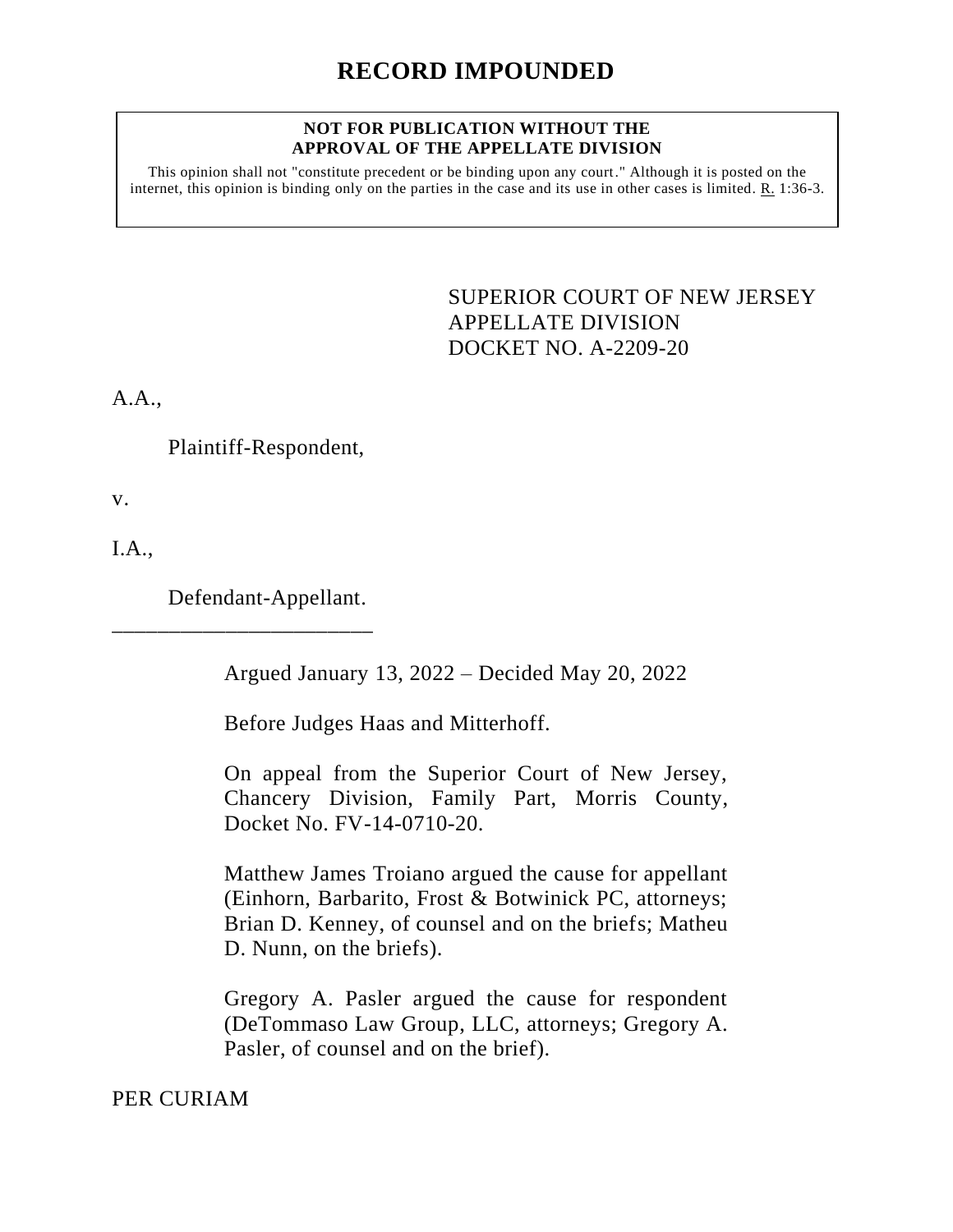Plaintiff commenced this action, pursuant to the Prevention of Domestic Violence Act, N.J.S.A. 2C:25-17 to -35, based on an allegation that defendant assaulted him by scratching his arm. The allegation arose from an incident on March 27, 2020 in which the parties, who were in the middle of a five-year-long divorce proceeding, had an argument at their shared home after plaintiff took away one of their son's electronic devices. The argument turned physical, resulting in plaintiff being cut and scratched by his wife and son. After the incident, Officer Daniel Cacciabeve arrived at the home. Cacciabeve observed long cuts on plaintiff's arm and subsequently arrested defendant, charging her with simple assault.

On June 26, 2020, after trial, Judge James M. DeMarzo rendered an oral opinion and judgment granting a final restraining order (FRO) against defendant, finding the evidence satisfied both prongs of Silver v. Silver, 387 N.J. Super. 112 (App. Div. 2006). He found defendant committed simple assault, N.J.S.A. 2C:12-1, by scratching plaintiff's arm and causing long bloody cuts. The judge concluded that an FRO was warranted based on past turmoil between the parties, including two prior domestic violence appearances, and the need to establish solid boundaries to avoid future incidents.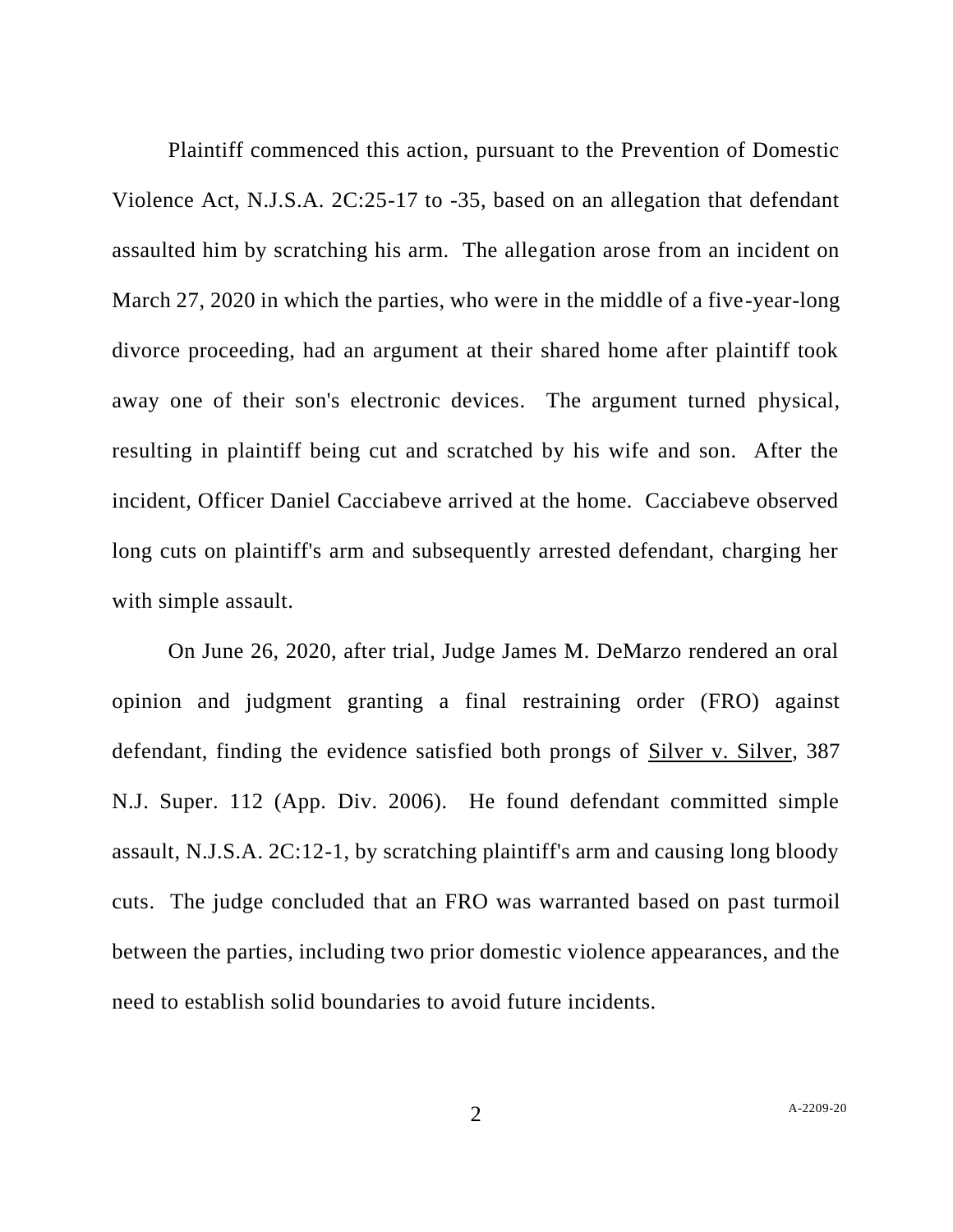On appeal, defendant presents the following arguments for our consideration:

## POINT I

THE SECOND FACTOR UNDER SILVER V. SILVER WAS NOT MET AND THE RULING WAS AGAINST THE WEIGHT OF THE CREDIBLE EVIDENCE.

> A. There [I]s [N]o [N]eed for an [O]rder to [P]rotect the Plaintiff from "[I]mmediate [D]anger of [F]urther [A]cts of [D]omestic [V]iolence."

> > 1. Defendant's Claim that the October 2015 Incident was a History of Domestic Violence Is Barred by the Doctrine of Res Judicata.

> > 2. Defendant's Claim that the October 2015 Incident was a History of Domestic Violence Is Barred by the Doctrine of Collateral Estoppel.

B. A [FRO] [I]s [N]ot [R]equired [W]hen the [F]actors [U]nder N.J.S.A. 2C:25-29a are [E]valuated.

C. There Were Other [R]emedies to [S]eparate the [P]arties without [E]ntering a [FRO].

## POINT II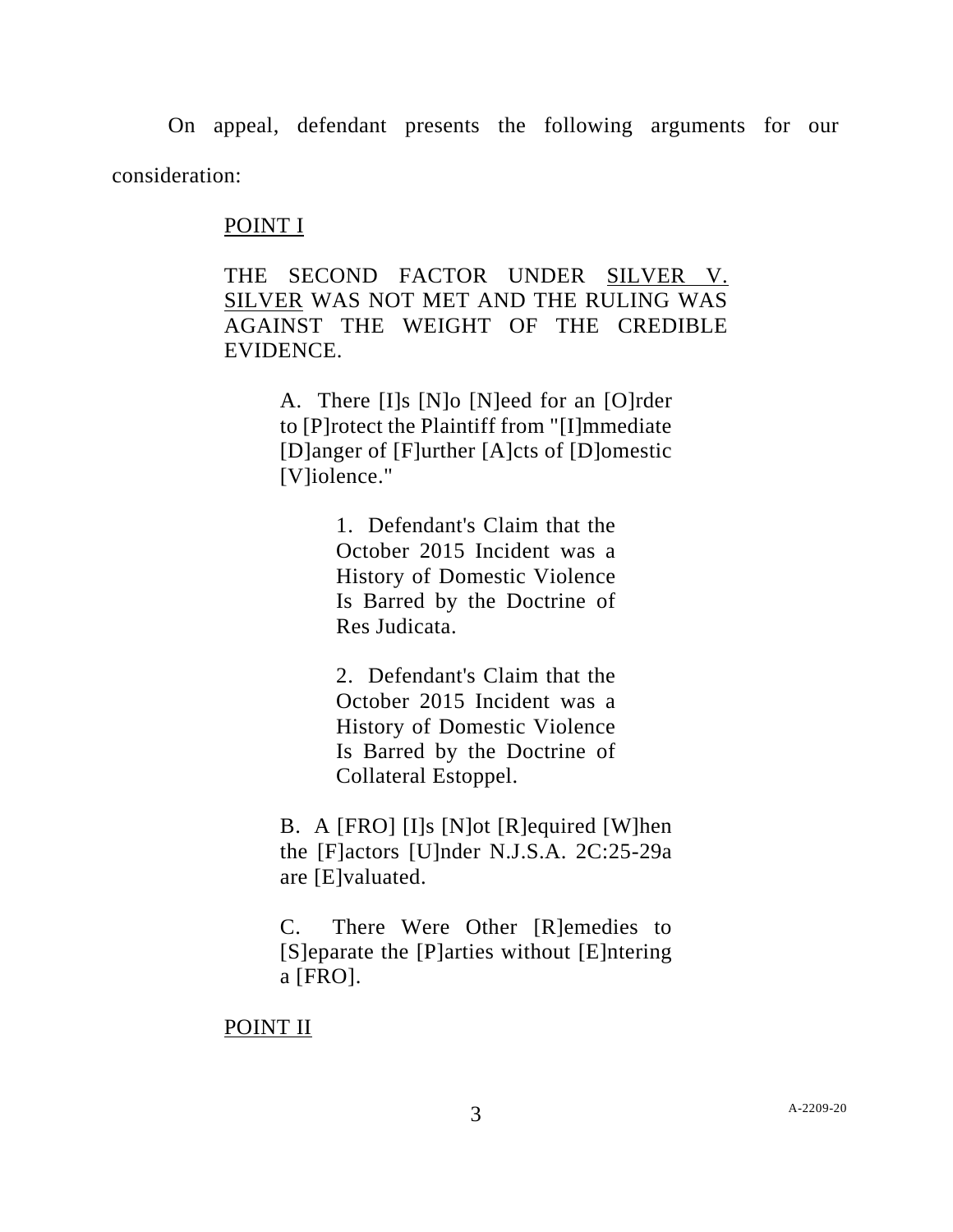## THE PREDICATE ACT OF SIMPLE ASSAULT WAS NOT PROVED BY A PREPONDERANCE OF THE EVIDENCE AT THE TRIAL LEVEL.

A. The [E]lements of Simple Assault [W]ere [N]ot [P]roven by the Plaintiff.

B. The [M]inor [S]on of the [P]arties [S]hould [H]ave [B]een [P]ermitted to [T]estify as to [S]pecific [F]acts [R]elevant to the [A]lleged [A]ssault.

C. The [F]rustrations of the [T]rial Court with the [P]arties, [W]hile [U]nderstandable, led to a [D]ecision that was [U]nsupported by and [I]nconsistent with, the [C]ompetent, [R]elevant, [A]dmissible and [R]easonably [C]redible [E]vidence so that an [U]njust [R]esult [O]ccurred, and the [R]uling [O]ffends the [I]nterests of [J]ustice.

We reject defendant's arguments and affirm, substantially for the reasons set forth in the judge's through and thoughtful opinion. We add the following comments.

Our review of a trial judge's fact-finding function is limited. Cesare v. Cesare, 154 N.J. 394, 411 (1998). A judge's findings of fact are "binding on appeal when supported by adequate, substantial, credible evidence." Id. at 411- 12 (citing Rova Farms Resort, Inc. v. Invs. Ins. Co., 65 N.J. 474, 484 (1974)).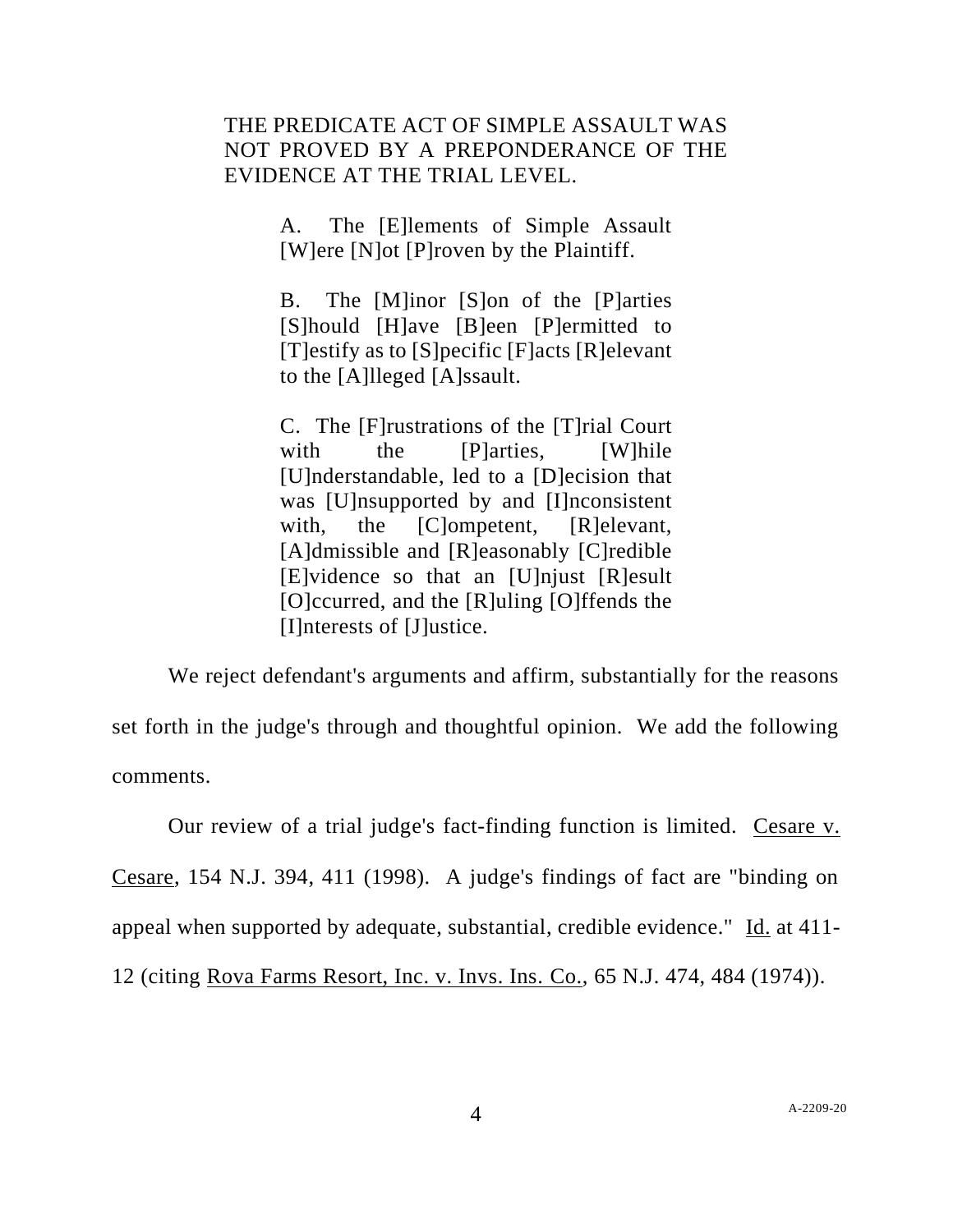Deference is particularly warranted where, as here, "the evidence is largely testimonial and involves questions of credibility." Id. at 412 (quoting In re Return of Weapons to J.W.D., 149 N.J. 108, 117 (1997)). Such findings become binding on appeal because it is the trial judge who "sees and observes the witnesses," thereby possessing "a better perspective than a reviewing court in evaluating the veracity of witnesses." Pascale v. Pascale, 113 N.J. 20, 33 (1988) (quoting Gallo v. Gallo, 66 N.J. Super. 1, 5 (App. Div. 1961)). Therefore, we will not disturb a judge's factual findings unless convinced "they are so manifestly unsupported by or inconsistent with the competent, relevant[,] and reasonably credible evidence as to offend the interests of justice." Rova Farms, 65 N.J. at 484 (quoting Fagliarone v. Twp. of N. Bergen, 78 N.J. Super. 154, 155 (App. Div. 1963)).

After considering the testimony and documents submitted at trial, the judge agreed with plaintiff's version of the events. In that regard, plaintiff's account was supported, in several instances, by documentation that included videos and photographs of his injuries and Officer Cacciabeve's testimony. On the other hand, the judge found defendant's "credibility to be lacking[,]" and the judge did not "believe her testimony . . . at all."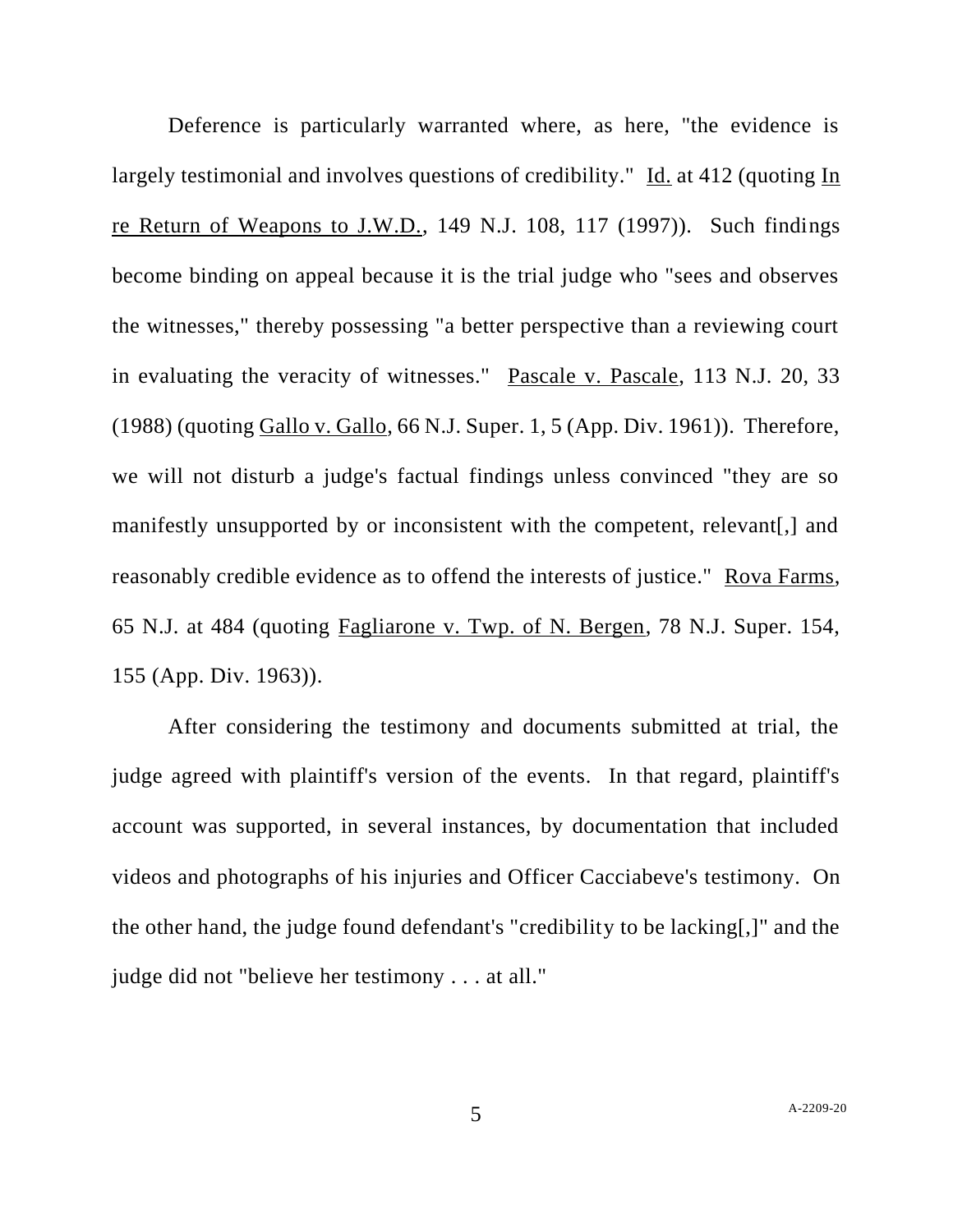Although the judge had some critical remarks regarding both of the parties, there is no evidence that his remarks resulted in unfair prejudice to defendant. After careful examination of the record, we are satisfied that the evidence amply supported the judge's determination that the predicate act of assault was satisfied by defendant scratching plaintiff's arm and that an FRO was necessary to protect plaintiff from further harm.

We also reject defendant's argument that the judge should have ordered civil restraints. A judge cannot order civil restraints without the consent of both parties. See e.g., State v. B.A., 458 N.J. Super. 391, 402 (App. Div. 2019) (noting that plaintiff obtained a temporary restraining order (TRO) against defendant "but then agreed to the entry of civil restraints[,]" which included both parties consenting "to [the] entry of an Indefinite Temporary Restraining Order  $(ITRO).")$ .

We find equally unavailing defendant's argument that the judge should have let the child testify. Although the judge was not inclined to allow the child to testify, he did state "I may have . . . to consider[] bringing in the child . . . to testify. You know, but that's not on me. That's on these parents, and that's on you counsels. . . . if . . . you're going to put a [twelve year old] . . . up on the